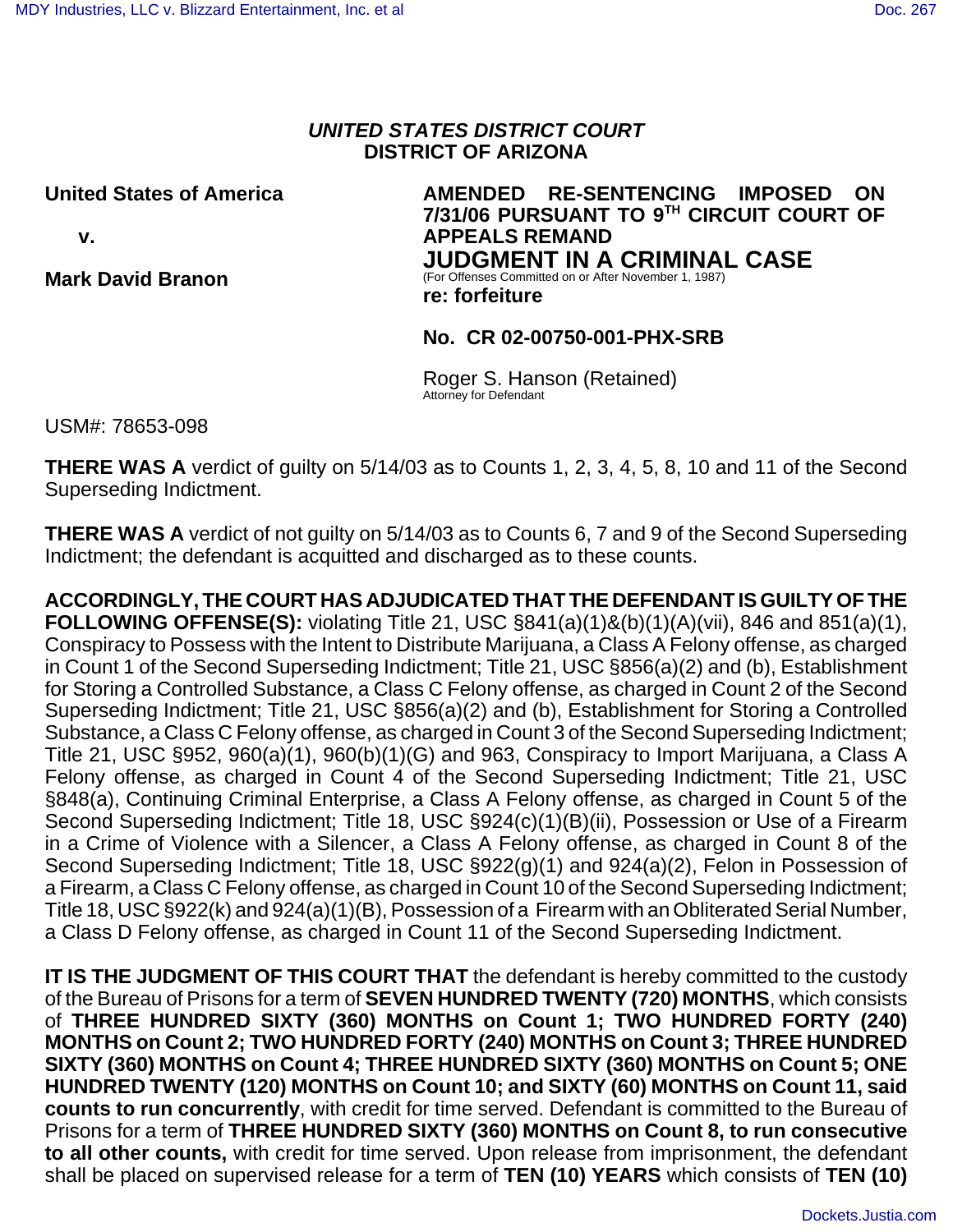**YEARS on Count 1**; **FIVE (5) YEARS on Counts 4, 5 and 8; THREE (3) YEARS on Counts 2, 3, 10 and 11,** said counts to run concurrently.

**IT IS FURTHER ORDERED** that the defendant's interest in the following property shall be forfeited to the United States:

 2002 Black GMC Denali XL 4x4 V.I.N. 1GKFK66U52J110741 Money judgment in the amount of \$3,000,000.00 in United States Currency

## **CRIMINAL MONETARY PENALTIES**

The defendant shall pay to the Clerk the following total criminal monetary penalties:

**SPECIAL ASSESSMENT:** \$800.00 **FINE:** Waived **RESTITUTION:** \$21,837.13

The Court finds the defendant does not have the ability to pay a fine and orders the fine waived.

If incarcerated, payment of criminal monetary penalties are due during imprisonment at a rate of not less than \$25 per quarter and payment shall be made through the Bureau of Prisons' Inmate Financial Responsibility Program. Criminal monetary payments shall be made to the Clerk of U.S. District Court, Attention: Finance, Suite 130, 401 West Washington Street, SPC 1, Phoenix, Arizona 85003-2118. Payments should be credited to the various monetary penalties imposed by the Court in the priority established under 18 U.S.C. § 3612(c). The total special assessment of \$800.00 shall be paid pursuant to Title 18, United States Code, Section 3013 for Counts 1, 2, 3, 4, 5, 8, 10 and 11 of the Second Superseding Indictment. **The Defendant shall make restitution payments of \$150.00 per month commencing on the first day of the second month following release from custody.**

Any unpaid balance shall become a condition of supervision and shall be paid within 90 days prior to the expiration of supervision. Until all restitutions, fines, special assessments and costs are fully paid, the defendant shall immediately notify the Clerk, U.S. District Court, of any change in name and address. The Court hereby waives the imposition of interest and penalties on any unpaid balance of restitution.

Restitution shall be paid to the following victims in the following amounts:

Billie A. Rosen \$1,900.00

Financial Management Third Party

Liability \$19,937.13

# **SUPERVISED RELEASE**

Upon release from imprisonment, the defendant is placed on supervised release for a term of **TEN (10) YEARS which consists of TEN (10) YEARS on Count 1**; **FIVE (5) YEARS on Counts 4, 5 and 8; THREE (3) YEARS on Counts 2, 3, 10 and 11,** said counts to run concurrently.

The defendant shall report to the probation office in the district to which the defendant is released within 72 hours of release from the custody of the Bureau of Prisons.

For offenses committed on or after September 13, 1994: The defendant shall refrain from any unlawful use of a controlled substance. Pursuant to 18 U.S.C. §3563(a)(5) and 3583(d) the defendant shall submit to one drug test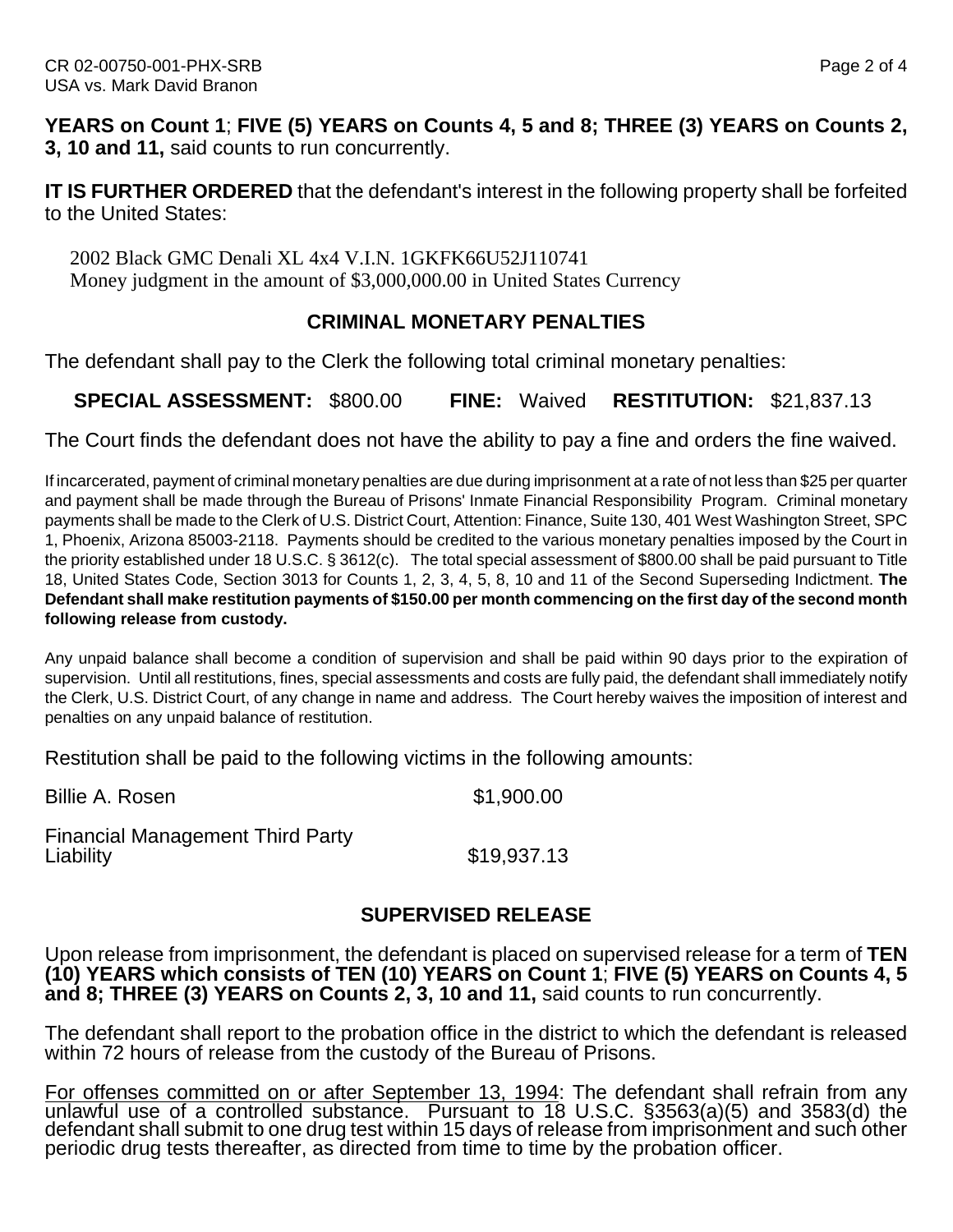The defendant shall not possess a firearm, ammunition or other dangerous weapon as defined in 18 U.S.C. §921.

It is the order of the Court that, pursuant to General Order 05-36, which incorporates the requirements of USSG §§5B1.3 and 5D1.2, you shall comply with the following conditions:

- 
- 1) You shall not commit another federal, state, or local crime during the term of supervision.<br>2) You shall not leave the judicial district or other specified geographic area without t
- The Secure of the Court or probation officer.<br>
2) You shall not leave the judicial district or other specified geographic area without the<br>
2) You shall report to the Probation Office as directed by the Court or probation
- 
- 
- 
- 
- schooling, training, or other acceptable reasons.<br>
7) You shall notify the probation officer at least ten days prior to any change of residence or<br>
employment.<br>
8) You shall refrain from excessive use of alcohol and are su
- paraphernalia related to such substances, without a prescription by a licensed medical practitioner. Possession of controlled substances will result in mandatory revocation of your
- term of supervision.<br>
10) You shall not frequent places where controlled substances are illegally sold, used, distributed<br>
11) You shall not associate with any persons engaged in criminal activity, and shall not associate<br>
- 
- officer.<br>12) You shall permit a probation officer to visit at any time at home or elsewhere and shall permit
- 
- 
- confiscation of any contraband observed in plain view by the probation officer.<br>
13) You shall immediately notify the probation officer (within forty-eight (48) hours if during a<br>
weekend or on a holiday) of being arrested
- notification requirement.<br>16) If you have ever been convicted of a felony, you shall refrain from possessing a firearm,<br>ammunition, destructive device, or other dangerous weapon. If you have ever been convicted of a misdemeanor involving domestic violence, you shall refrain from possession of any firearm or ammunition. Possession of a firearm will result in mandatory revocation of your term of supervision. This prohibition does not apply to misdemeanor cases that did not entail domestic<br>violence, unless a special condition is imposed by the Court.
- 17) Unless suspended by the Court, you shall submit to one substance abuse test within the first<br>15 days of supervision and thereafter at least two, but no more than two periodic substance<br>abuse tests per year of supervisi
- 
- 
- 18) If supervision follows a term of imprisonment, you shall report in person to the Probation Office<br>in the district to which you are released within seventy-two (72) hours of release.<br>19) You shall pay any monetary penal § 14135a(a)(2).